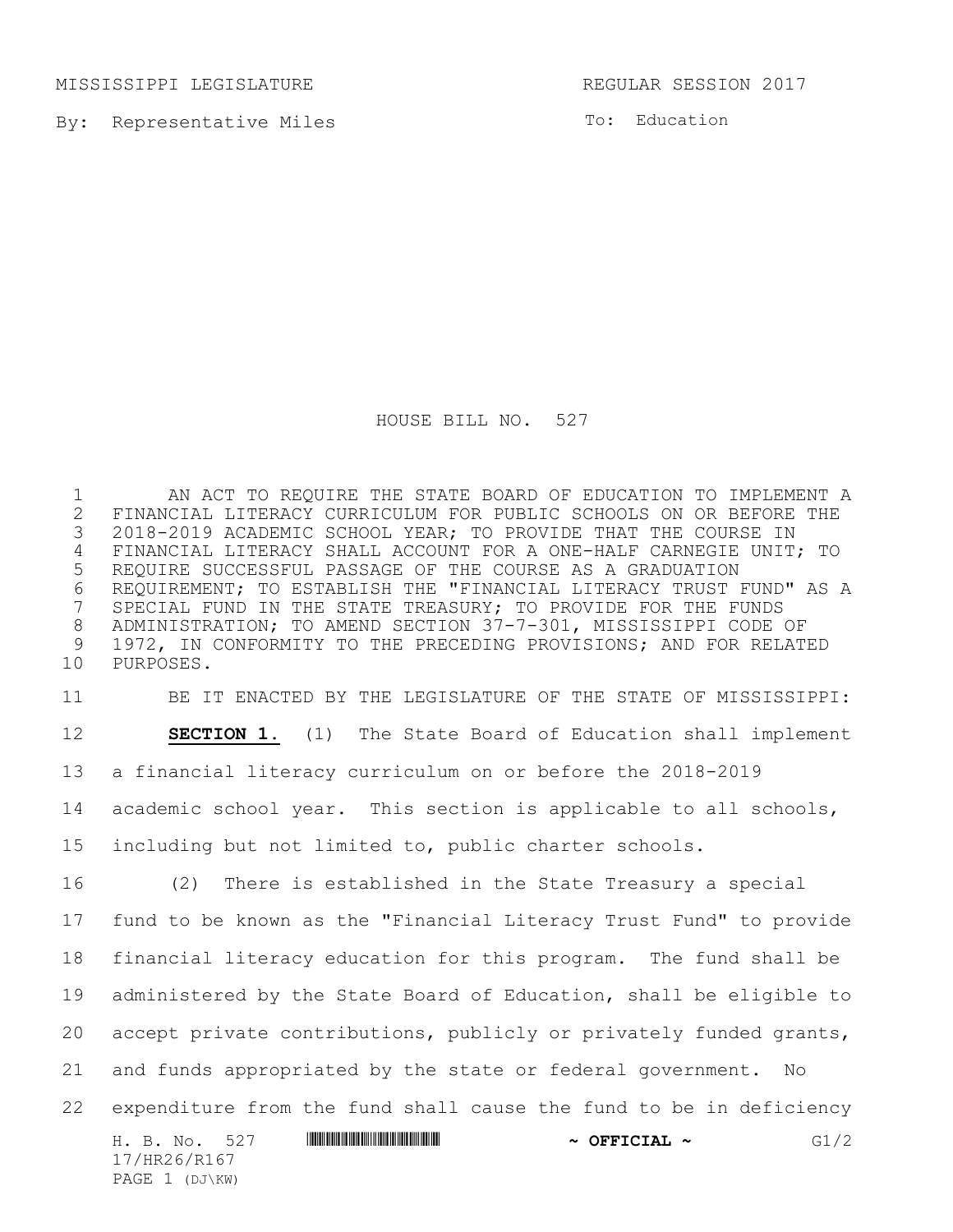at the close of the fiscal year. Unexpended monies remaining in the fund at the end of the fiscal year shall not lapse to the General Fund, but shall be available for expenditure in the subsequent fiscal year. The fund shall be an expendable trust fund and shall not be subject to appropriation or allotment.

 (3) The State Board of Education shall develop rules and regulations for the implementation of the trust. The trust may expend funds to administer the fund, which shall include an annual independent audit of the financial activities of the fund. The trust may also enter into contracts with private corporations to manage and implement the programmatic, fiduciary or administrative goals of the trust subject to the approval of the board. The trust may also, to the extent necessary, create a 501(c)(3) corporation to fulfill the purposes of the trust. The board shall annually report to the Legislature all programmatic and financial activities and balances of the fund on or before December 31 of each year.

 **SECTION 2.** Department of Banking and Consumer Finance shall have the authority to contribute portion of funds generated from penalties and fees to financial literacy education.

 **SECTION 3.** Section 37-7-301, Mississippi Code of 1972, is amended as follows:

 37-7-301. The school boards of all school districts shall have the following powers, authority and duties in addition to all others imposed or granted by law, to wit:

|  | H. B. No. 527  |  | $\sim$ OFFICIAL $\sim$ |  |
|--|----------------|--|------------------------|--|
|  | 17/HR26/R167   |  |                        |  |
|  | PAGE 2 (DJ\KW) |  |                        |  |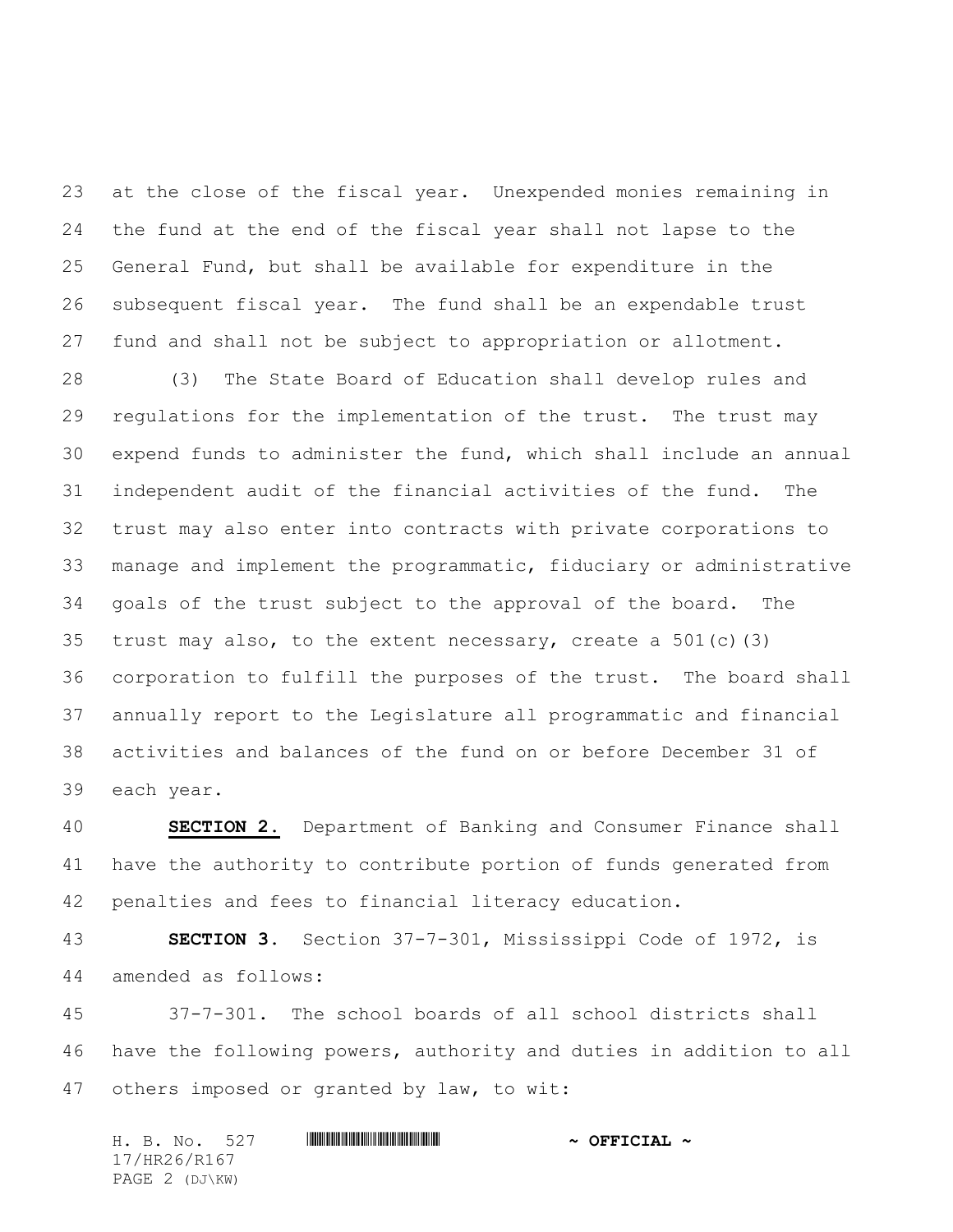(a) To organize and operate the schools of the district and to make such division between the high school grades and elementary grades as, in their judgment, will serve the best interests of the school;

 (b) To introduce public school music, art, manual training and other special subjects into either the elementary or high school grades, as the board shall deem proper;

 (c) To be the custodians of real and personal school property and to manage, control and care for same, both during the 57 school term and during vacation;

 (d) To have responsibility for the erection, repairing and equipping of school facilities and the making of necessary school improvements;

 (e) To suspend or to expel a pupil or to change the placement of a pupil to the school district's alternative school or homebound program for misconduct in the school or on school property, as defined in Section 37-11-29, on the road to and from school, or at any school-related activity or event, or for conduct occurring on property other than school property or other than at a school-related activity or event when such conduct by a pupil, in the determination of the school superintendent or principal, renders that pupil's presence in the classroom a disruption to the educational environment of the school or a detriment to the best interest and welfare of the pupils and teacher of such class as a

17/HR26/R167 PAGE 3 (DJ\KW)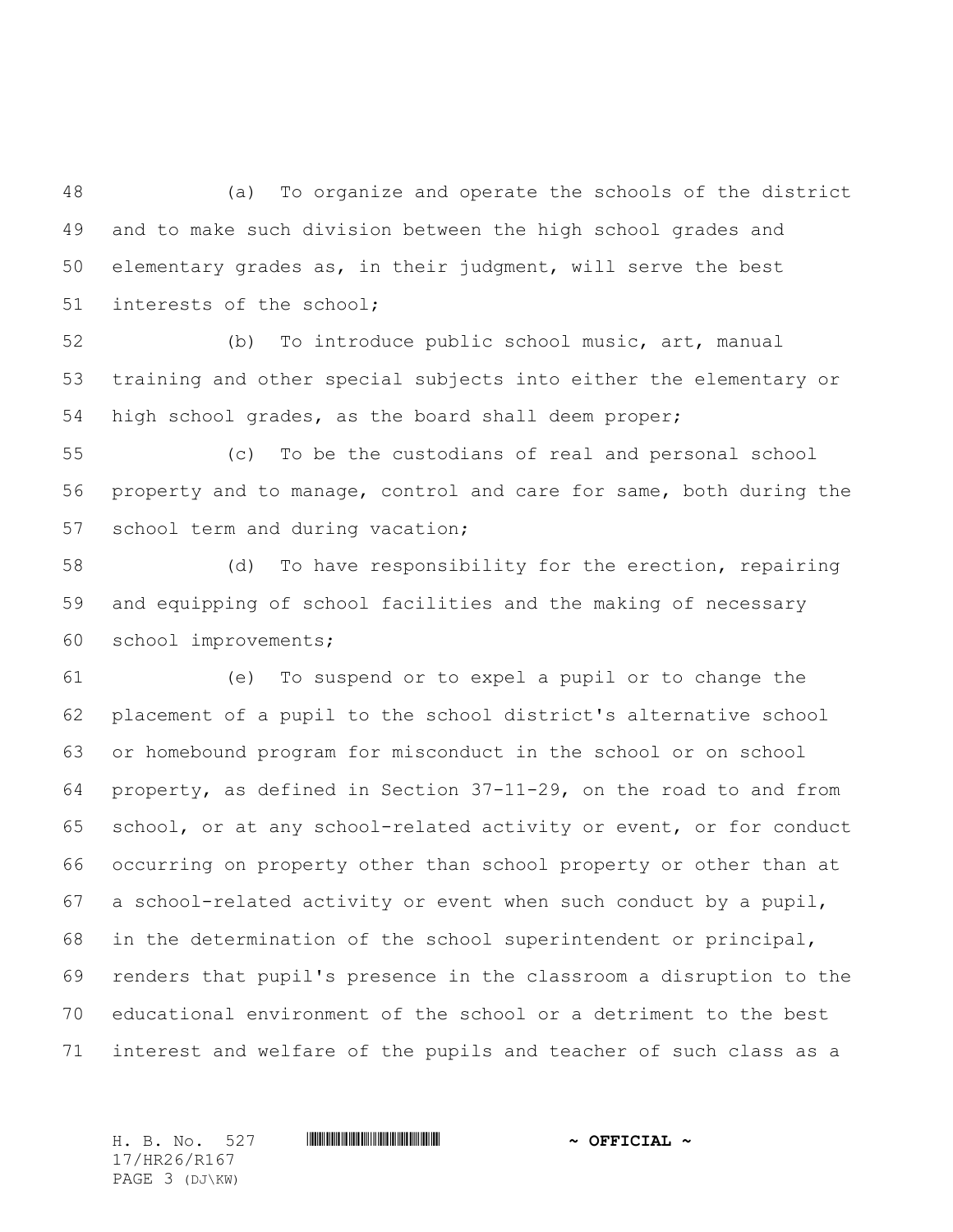whole, and to delegate such authority to the appropriate officials of the school district;

 (f) To visit schools in the district, in their discretion, in a body for the purpose of determining what can be done for the improvement of the school in a general way;

 (g) To support, within reasonable limits, the superintendent, principal and teachers where necessary for the proper discipline of the school;

 (h) To exclude from the schools students with what appears to be infectious or contagious diseases; provided, however, such student may be allowed to return to school upon presenting a certificate from a public health officer, duly licensed physician or nurse practitioner that the student is free 85 from such disease;

 (i) To require those vaccinations specified by the 87 State Health Officer as provided in Section 41-23-37;

 (j) To see that all necessary utilities and services 89 are provided in the schools at all times when same are needed;

 (k) To authorize the use of the school buildings and grounds for the holding of public meetings and gatherings of the 92 people under such regulations as may be prescribed by said board; (l) To prescribe and enforce rules and regulations not inconsistent with law or with the regulations of the State Board

of Education for their own government and for the government of

17/HR26/R167 PAGE 4 (DJ\KW)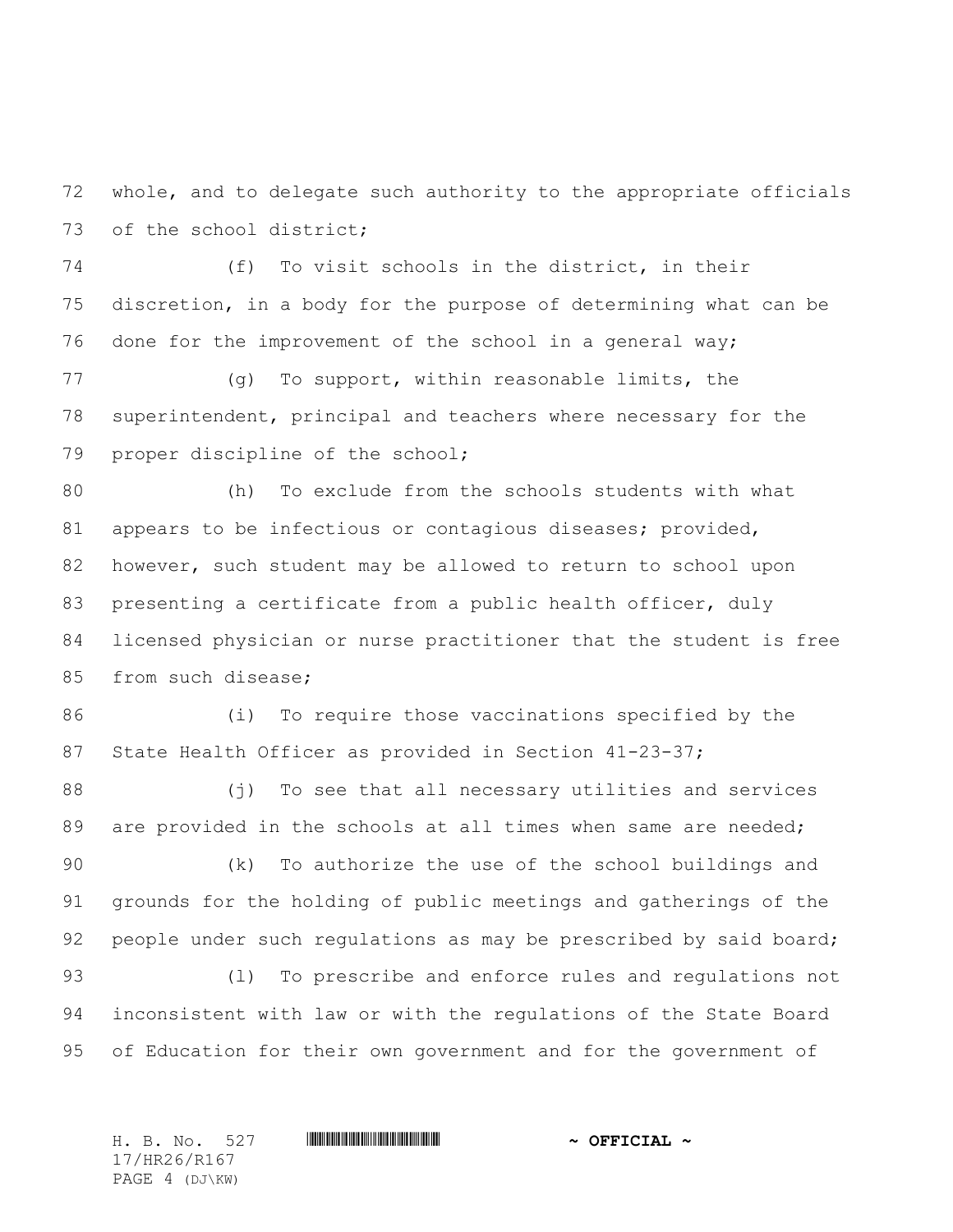the schools, and to transact their business at regular and special meetings called and held in the manner provided by law;

 (m) To maintain and operate all of the schools under their control for such length of time during the year as may be required;

 (n) To enforce in the schools the courses of study and the use of the textbooks prescribed by the proper authorities;

 (o) To make orders directed to the superintendent of schools for the issuance of pay certificates for lawful purposes on any available funds of the district and to have full control of the receipt, distribution, allotment and disbursement of all funds provided for the support and operation of the schools of such school district whether such funds be derived from state appropriations, local ad valorem tax collections, or otherwise. The local school board shall be authorized and empowered to promulgate rules and regulations that specify the types of claims and set limits of the dollar amount for payment of claims by the superintendent of schools to be ratified by the board at the next regularly scheduled meeting after payment has been made;

 (p) To select all school district personnel in the manner provided by law, and to provide for such employee fringe benefit programs, including accident reimbursement plans, as may 118 be deemed necessary and appropriate by the board;

17/HR26/R167 PAGE 5 (DJ\KW)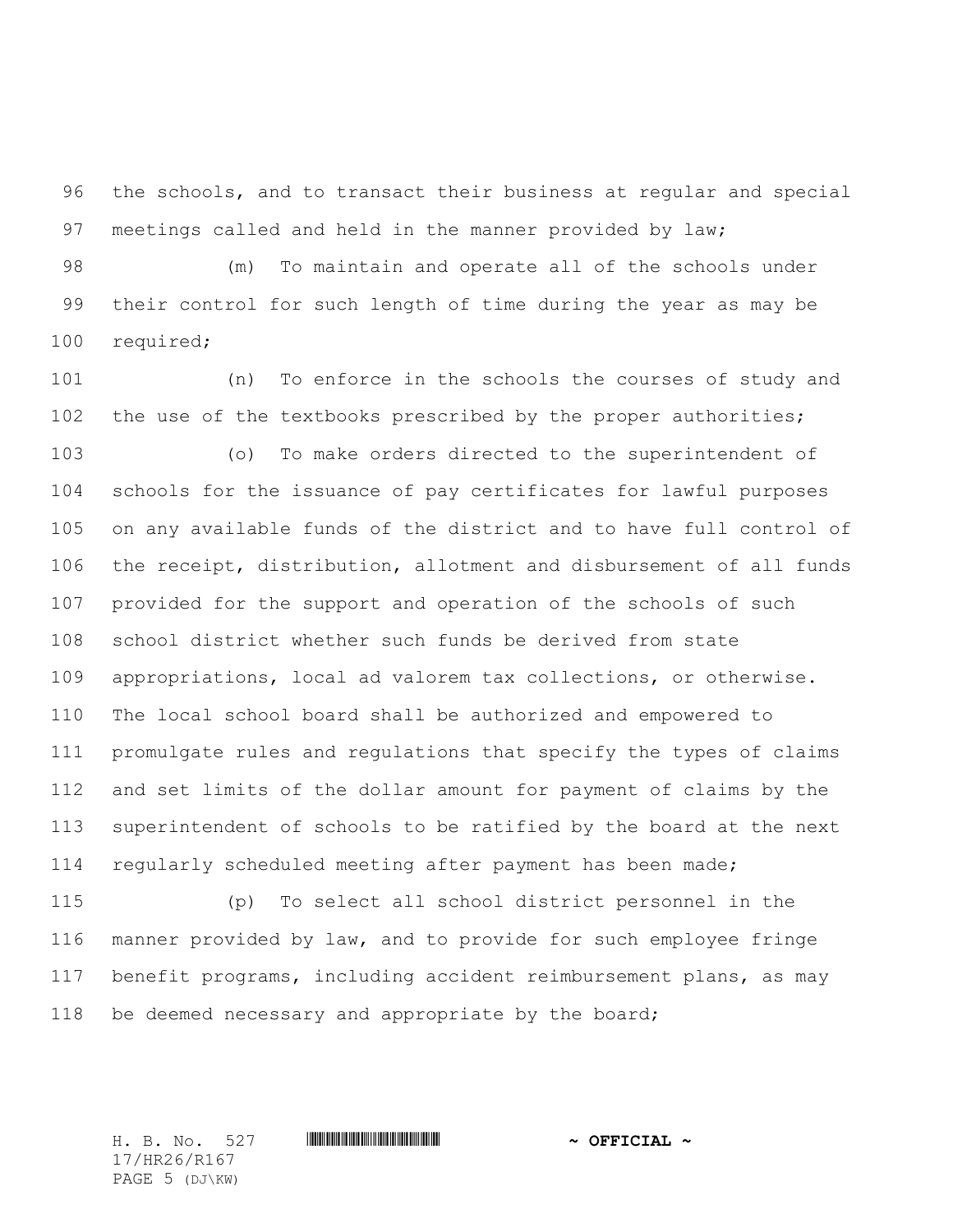(q) To provide athletic programs and other school activities and to regulate the establishment and operation of such programs and activities;

 (r) To join, in their discretion, any association of school boards and other public school-related organizations, and to pay from local funds other than minimum foundation funds, any membership dues;

 (s) To expend local school activity funds, or other available school district funds, other than minimum education program funds, for the purposes prescribed under this paragraph. "Activity funds" shall mean all funds received by school officials in all school districts paid or collected to participate in any school activity, such activity being part of the school program and partially financed with public funds or supplemented by public funds. The term "activity funds" shall not include any funds raised and/or expended by any organization unless commingled in a bank account with existing activity funds, regardless of whether the funds were raised by school employees or received by school employees during school hours or using school facilities, and regardless of whether a school employee exercises influence over the expenditure or disposition of such funds. Organizations shall not be required to make any payment to any school for the use of any school facility if, in the discretion of the local school governing board, the organization's function shall be deemed to be beneficial to the official or extracurricular programs of the

H. B. No. 527 \*HR26/R167\* **~ OFFICIAL ~** 17/HR26/R167 PAGE 6 (DJ\KW)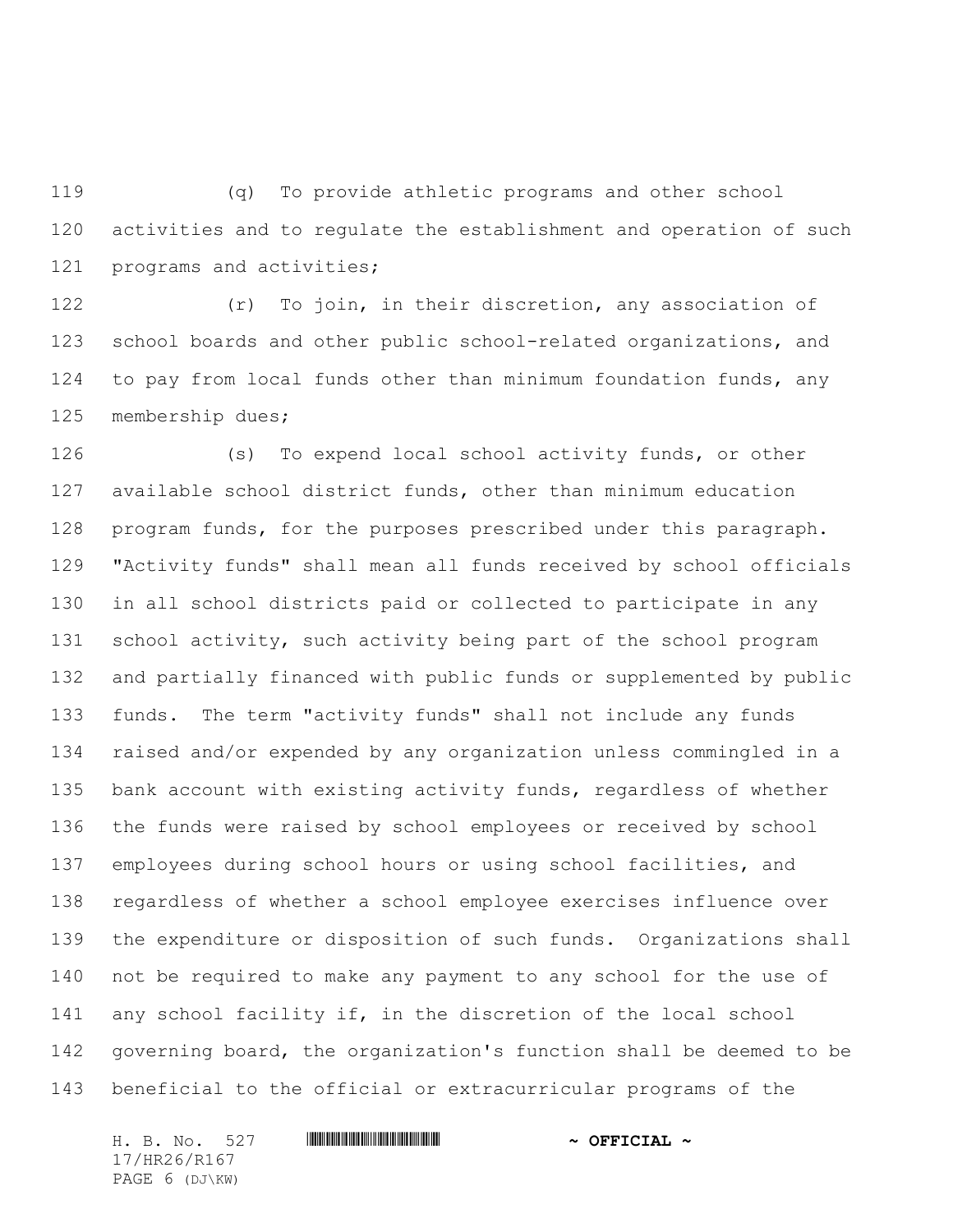school. For the purposes of this provision, the term "organization" shall not include any organization subject to the control of the local school governing board. Activity funds may 147 only be expended for any necessary expenses or travel costs, including advances, incurred by students and their chaperons in 149 attending any in-state or out-of-state school-related programs, conventions or seminars and/or any commodities, equipment, travel expenses, purchased services or school supplies which the local school governing board, in its discretion, shall deem beneficial to the official or extracurricular programs of the district, including items which may subsequently become the personal property of individuals, including yearbooks, athletic apparel, book covers and trophies. Activity funds may be used to pay travel expenses of school district personnel. The local school governing board shall be authorized and empowered to promulgate rules and regulations specifically designating for what purposes school activity funds may be expended. The local school governing board shall provide (i) that such school activity funds shall be maintained and expended by the principal of the school generating the funds in individual bank accounts, or (ii) that such school activity funds shall be maintained and expended by the superintendent of schools in a central depository approved by the board. The local school governing board shall provide that such school activity funds be audited as part of the annual audit required in Section 37-9-18. The State Department of Education

H. B. No. 527 \*HR26/R167\* **~ OFFICIAL ~** 17/HR26/R167 PAGE 7 (DJ\KW)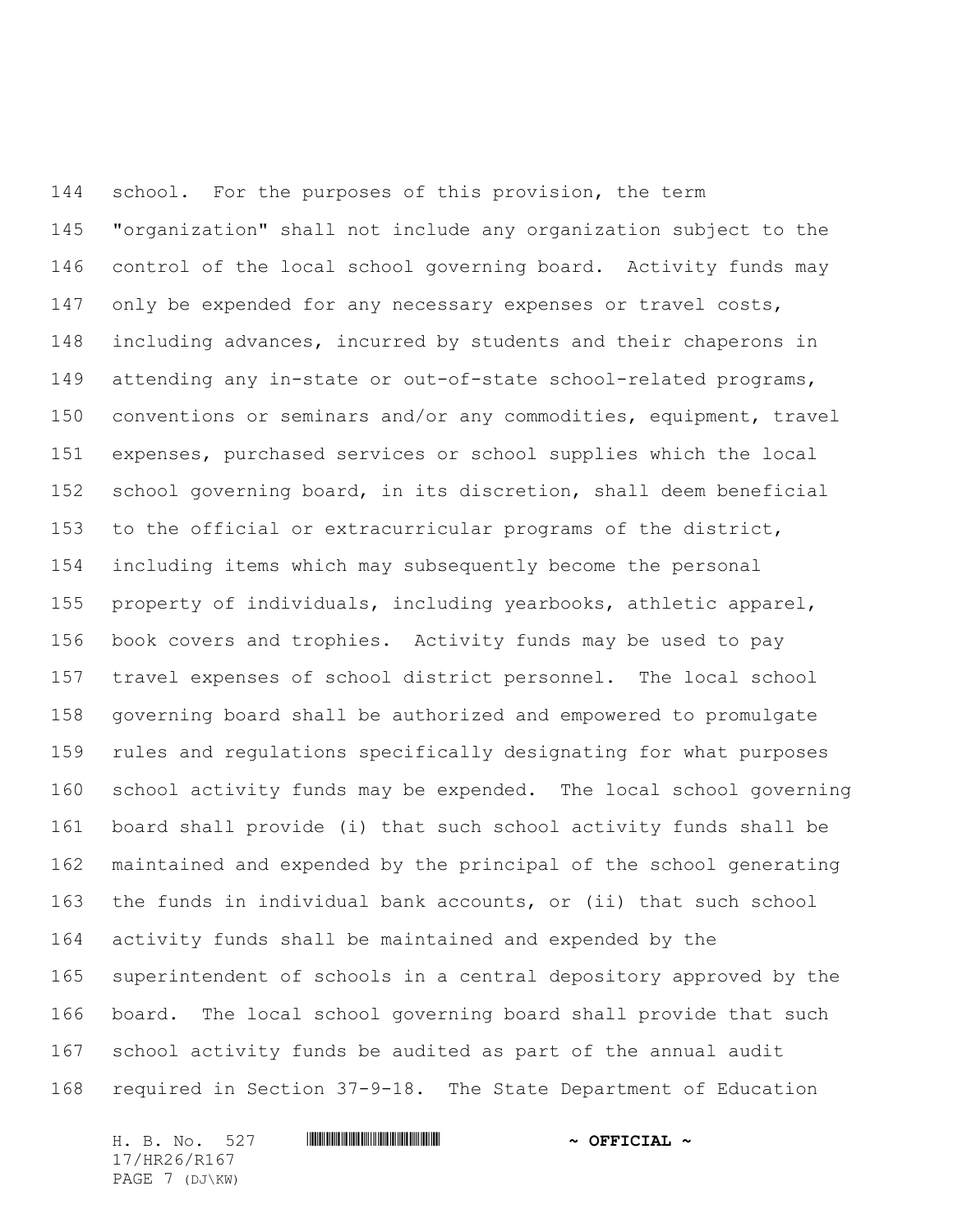shall prescribe a uniform system of accounting and financial reporting for all school activity fund transactions;

 (t) To enter into an energy performance contract, energy services contract, on a shared-savings, lease or lease-purchase basis, for energy efficiency services and/or equipment as provided for in Section 31-7-14;

 (u) To maintain accounts and issue pay certificates on school food service bank accounts;

 (v) (i) To lease a school building from an individual, partnership, nonprofit corporation or a private for-profit corporation for the use of such school district, and to expend funds therefor as may be available from any nonminimum program sources. The school board of the school district desiring to lease a school building shall declare by resolution that a need exists for a school building and that the school district cannot provide the necessary funds to pay the cost or its proportionate share of the cost of a school building required to meet the present needs. The resolution so adopted by the school board shall be published once each week for three (3) consecutive weeks in a newspaper having a general circulation in the school district involved, with the first publication thereof to be made not less than thirty (30) days prior to the date upon which the school board is to act on the question of leasing a school building. If no petition requesting an election is filed prior to such meeting as hereinafter provided, then the school board may, by resolution

H. B. No. 527 \*HR26/R167\* **~ OFFICIAL ~** 17/HR26/R167 PAGE 8 (DJ\KW)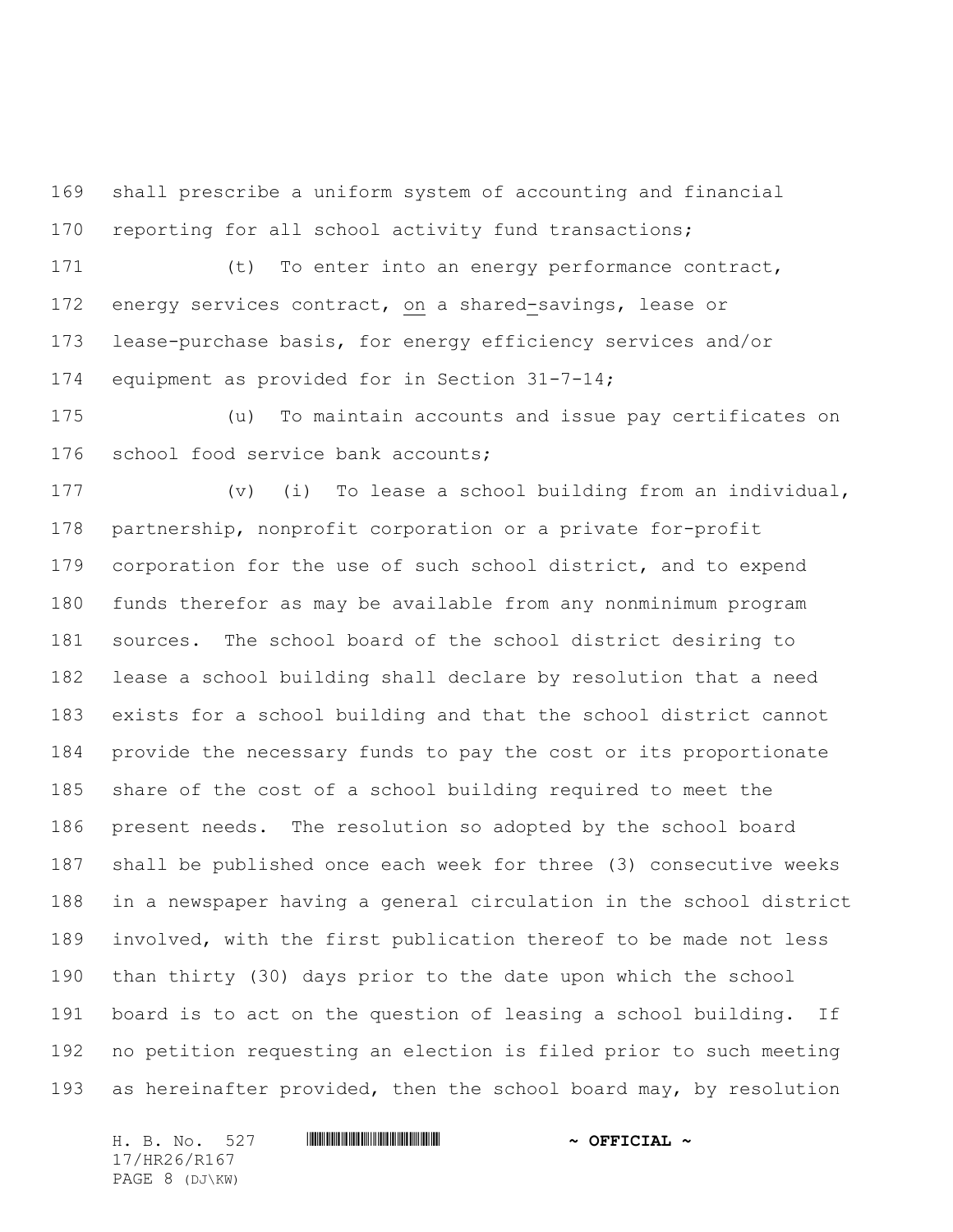spread upon its minutes, proceed to lease a school building. If at any time prior to said meeting a petition signed by not less than twenty percent (20%) or fifteen hundred (1500), whichever is less, of the qualified electors of the school district involved shall be filed with the school board requesting that an election be called on the question, then the school board shall, not later than the next regular meeting, adopt a resolution calling an election to be held within such school district upon the question of authorizing the school board to lease a school building. Such election shall be called and held, and notice thereof shall be given, in the same manner for elections upon the questions of the issuance of the bonds of school districts, and the results thereof shall be certified to the school board. If at least three-fifths (3/5) of the qualified electors of the school district who voted in such election shall vote in favor of the leasing of a school building, then the school board shall proceed to lease a school building. The term of the lease contract shall not exceed twenty (20) years, and the total cost of such lease shall be either the amount of the lowest and best bid accepted by the school board after advertisement for bids or an amount not to exceed the current fair market value of the lease as determined by the averaging of at least two (2) appraisals by certified general appraisers licensed by the State of Mississippi. The term "school building" as used in this paragraph (v)(i) shall be construed to mean any building or buildings used for classroom purposes in

H. B. No. 527 **HRANG RIGHT READ AND A OFFICIAL ~** 17/HR26/R167 PAGE 9 (DJ\KW)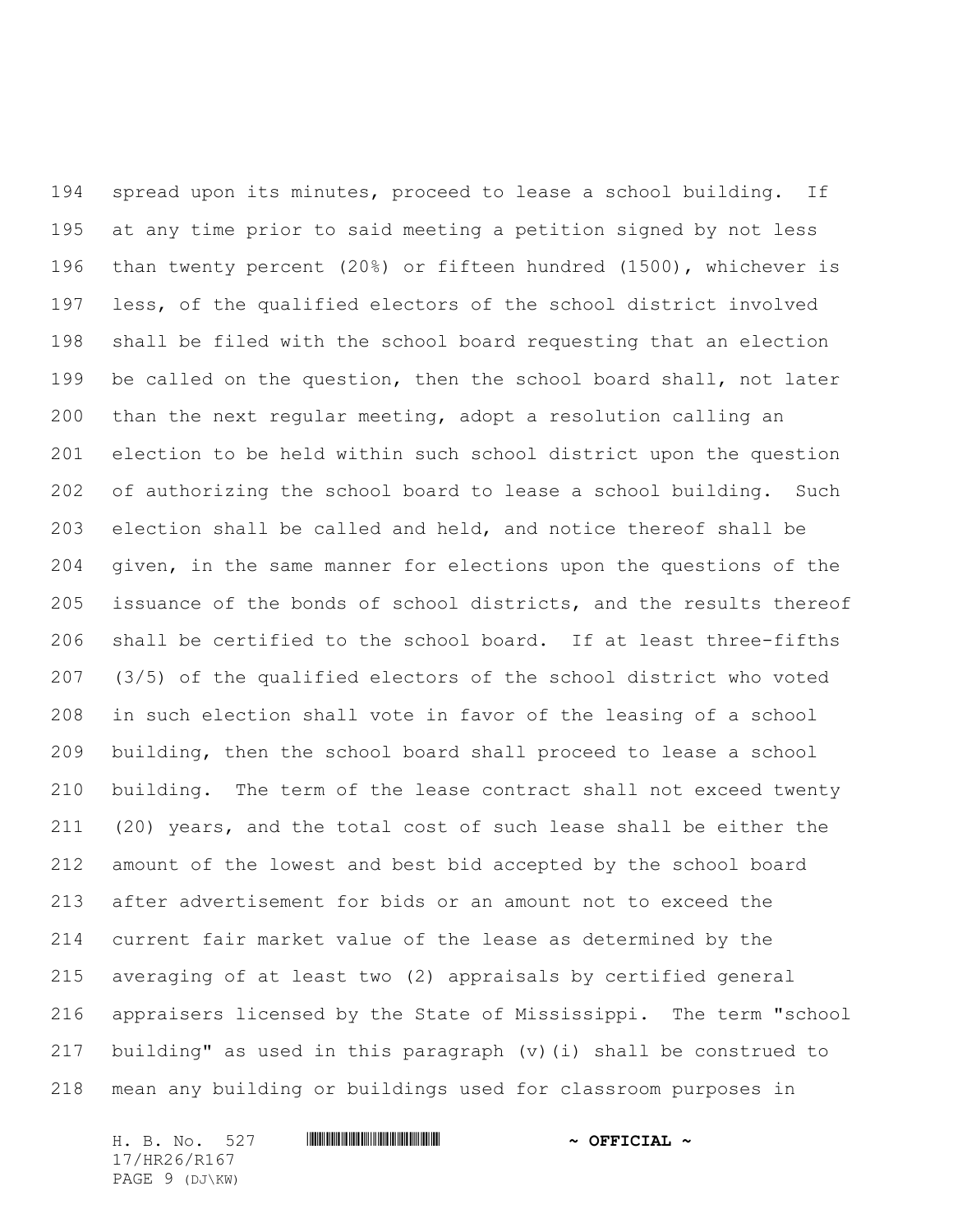connection with the operation of schools and shall include the site therefor, necessary support facilities, and the equipment thereof and appurtenances thereto such as heating facilities, water supply, sewage disposal, landscaping, walks, drives and playgrounds. The term "lease" as used in this paragraph (v)(i) may include a lease-purchase contract;

 (ii) If two (2) or more school districts propose to enter into a lease contract jointly, then joint meetings of the school boards having control may be held but no action taken shall be binding on any such school district unless the question of leasing a school building is approved in each participating school district under the procedure hereinabove set forth in paragraph (v)(i). All of the provisions of paragraph (v)(i) regarding the term and amount of the lease contract shall apply to the school boards of school districts acting jointly. Any lease contract executed by two (2) or more school districts as joint lessees shall set out the amount of the aggregate lease rental to be paid by each, which may be agreed upon, but there shall be no right of occupancy by any lessee unless the aggregate rental is paid as stipulated in the lease contract. All rights of joint lessees under the lease contract shall be in proportion to the amount of lease rental paid by each;

 (w) To employ all noninstructional and noncertificated employees and fix the duties and compensation of such personnel

H. B. No. 527 \*HR26/R167\* **~ OFFICIAL ~** 17/HR26/R167 PAGE 10 (DJ\KW)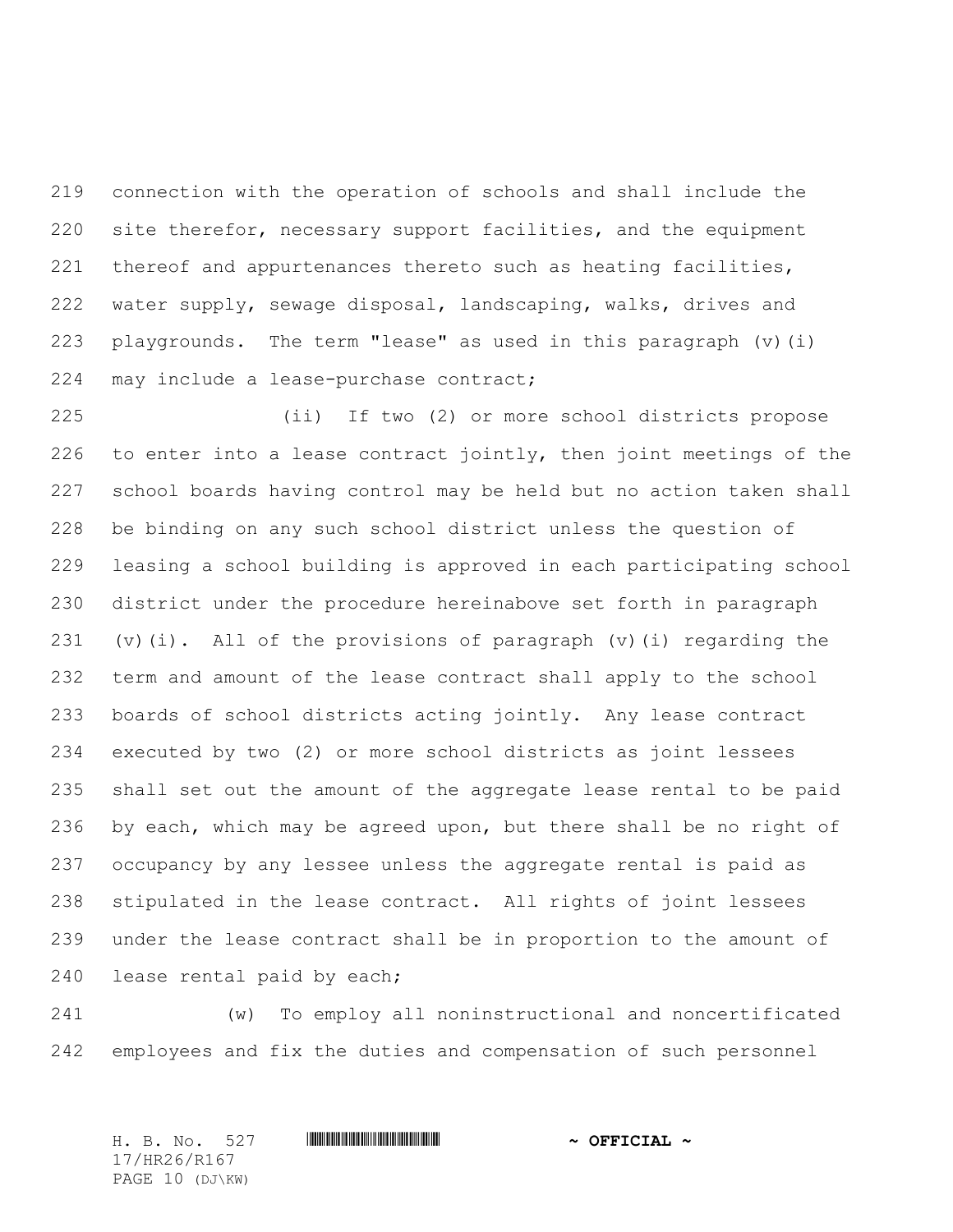deemed necessary pursuant to the recommendation of the superintendent of schools;

 (x) To employ and fix the duties and compensation of such legal counsel as deemed necessary;

 (y) Subject to rules and regulations of the State Board 248 of Education, to purchase, own and operate trucks, vans and other motor vehicles, which shall bear the proper identification required by law;

 (z) To expend funds for the payment of substitute teachers and to adopt reasonable regulations for the employment and compensation of such substitute teachers;

 (aa) To acquire in its own name by purchase all real property which shall be necessary and desirable in connection with the construction, renovation or improvement of any public school building or structure. Whenever the purchase price for such real property is greater than Fifty Thousand Dollars (\$50,000.00), the school board shall not purchase the property for an amount exceeding the fair market value of such property as determined by the average of at least two (2) independent appraisals by certified general appraisers licensed by the State of Mississippi. If the board shall be unable to agree with the owner of any such real property in connection with any such project, the board shall have the power and authority to acquire any such real property by condemnation proceedings pursuant to Section 11-27-1 et seq., Mississippi Code of 1972, and for such purpose, the right of

17/HR26/R167 PAGE 11 (DJ\KW)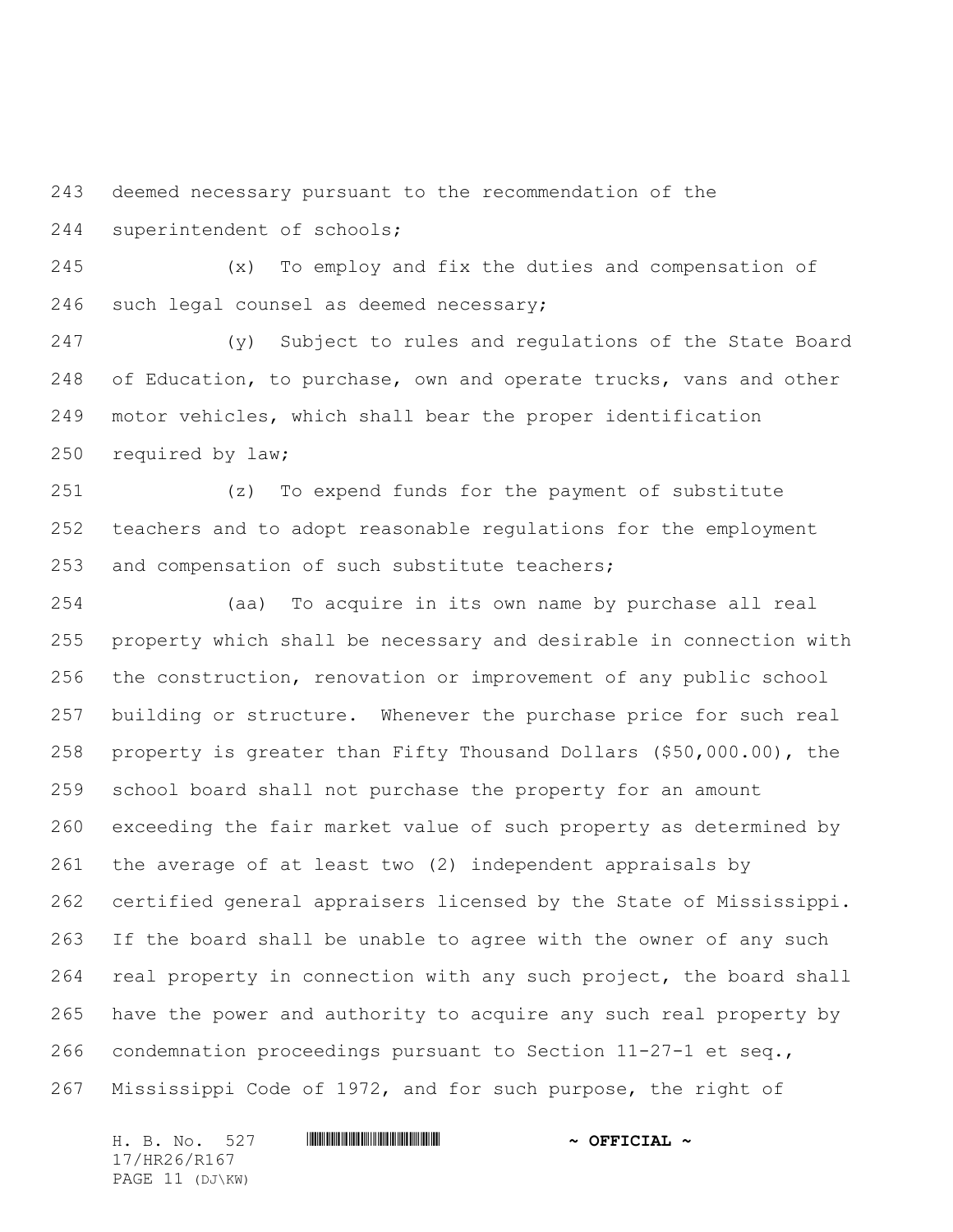eminent domain is hereby conferred upon and vested in said board. Provided further, that the local school board is authorized to grant an easement for ingress and egress over sixteenth section land or lieu land in exchange for a similar easement upon adjoining land where the exchange of easements affords substantial benefit to the sixteenth section land; provided, however, the exchange must be based upon values as determined by a competent appraiser, with any differential in value to be adjusted by cash payment. Any easement rights granted over sixteenth section land under such authority shall terminate when the easement ceases to be used for its stated purpose. No sixteenth section or lieu land which is subject to an existing lease shall be burdened by any such easement except by consent of the lessee or unless the school district shall acquire the unexpired leasehold interest affected 282 by the easement;

 (bb) To charge reasonable fees related to the educational programs of the district, in the manner prescribed in Section 37-7-335;

 (cc) Subject to rules and regulations of the State Board of Education, to purchase relocatable classrooms for the use of such school district, in the manner prescribed in Section 37-1-13;

 (dd) Enter into contracts or agreements with other school districts, political subdivisions or governmental entities to carry out one or more of the powers or duties of the school

H. B. No. 527 \*HR26/R167\* **~ OFFICIAL ~** 17/HR26/R167 PAGE 12 (DJ\KW)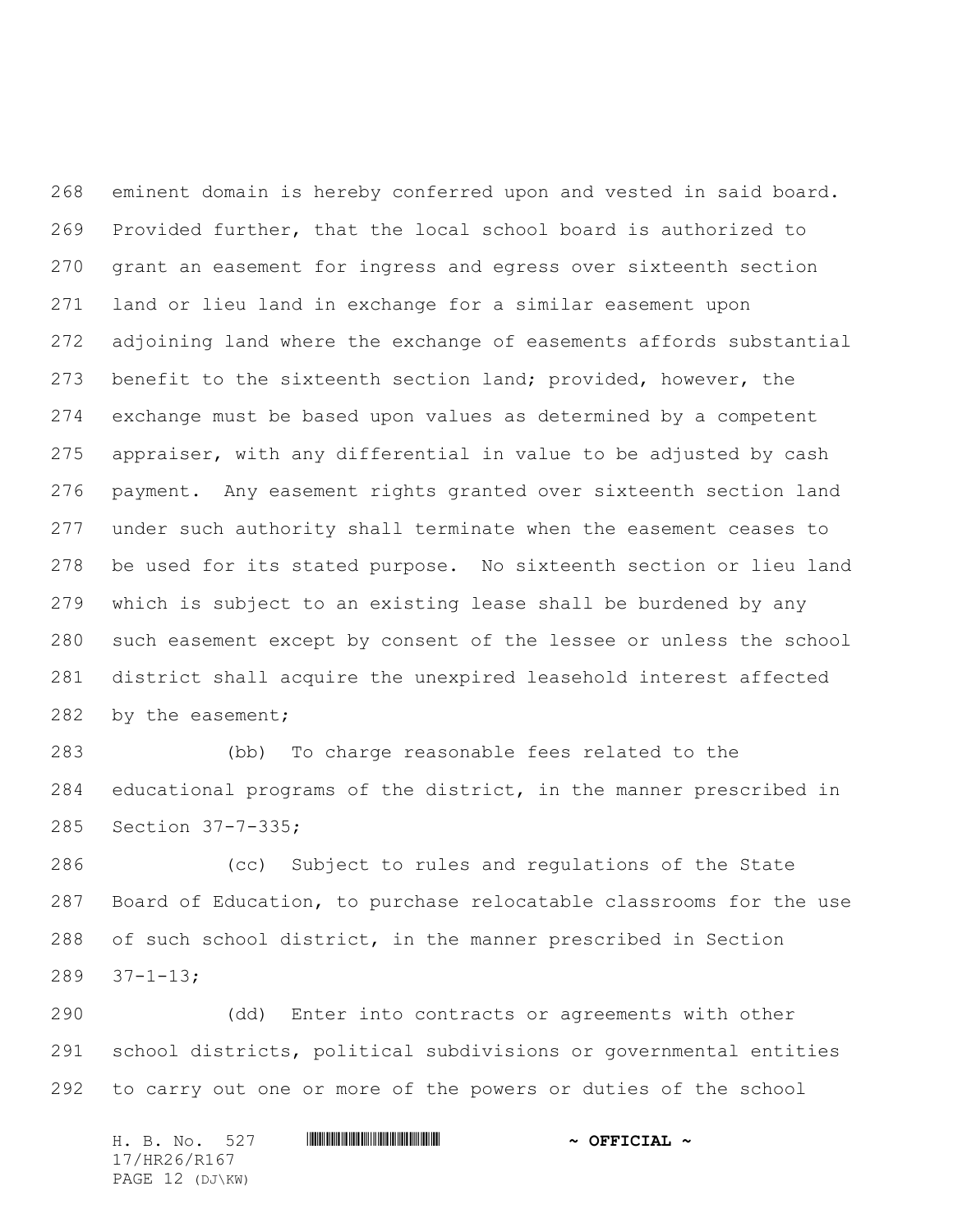board, or to allow more efficient utilization of limited resources for providing services to the public;

 (ee) To provide for in-service training for employees of the district;

 (ff) As part of their duties to prescribe the use of textbooks, to provide that parents and legal guardians shall be responsible for the textbooks and for the compensation to the school district for any books which are not returned to the proper schools upon the withdrawal of their dependent child. If a textbook is lost or not returned by any student who drops out of the public school district, the parent or legal guardian shall also compensate the school district for the fair market value of the textbooks;

 (gg) To conduct fund-raising activities on behalf of the school district that the local school board, in its discretion, deems appropriate or beneficial to the official or extracurricular programs of the district; provided that:

 (i) Any proceeds of the fund-raising activities shall be treated as "activity funds" and shall be accounted for as are other activity funds under this section; and

 (ii) Fund-raising activities conducted or authorized by the board for the sale of school pictures, the rental of caps and gowns or the sale of graduation invitations for which the school board receives a commission, rebate or fee shall contain a disclosure statement advising that a portion of the

H. B. No. 527 \*HR26/R167\* **~ OFFICIAL ~** 17/HR26/R167 PAGE 13 (DJ\KW)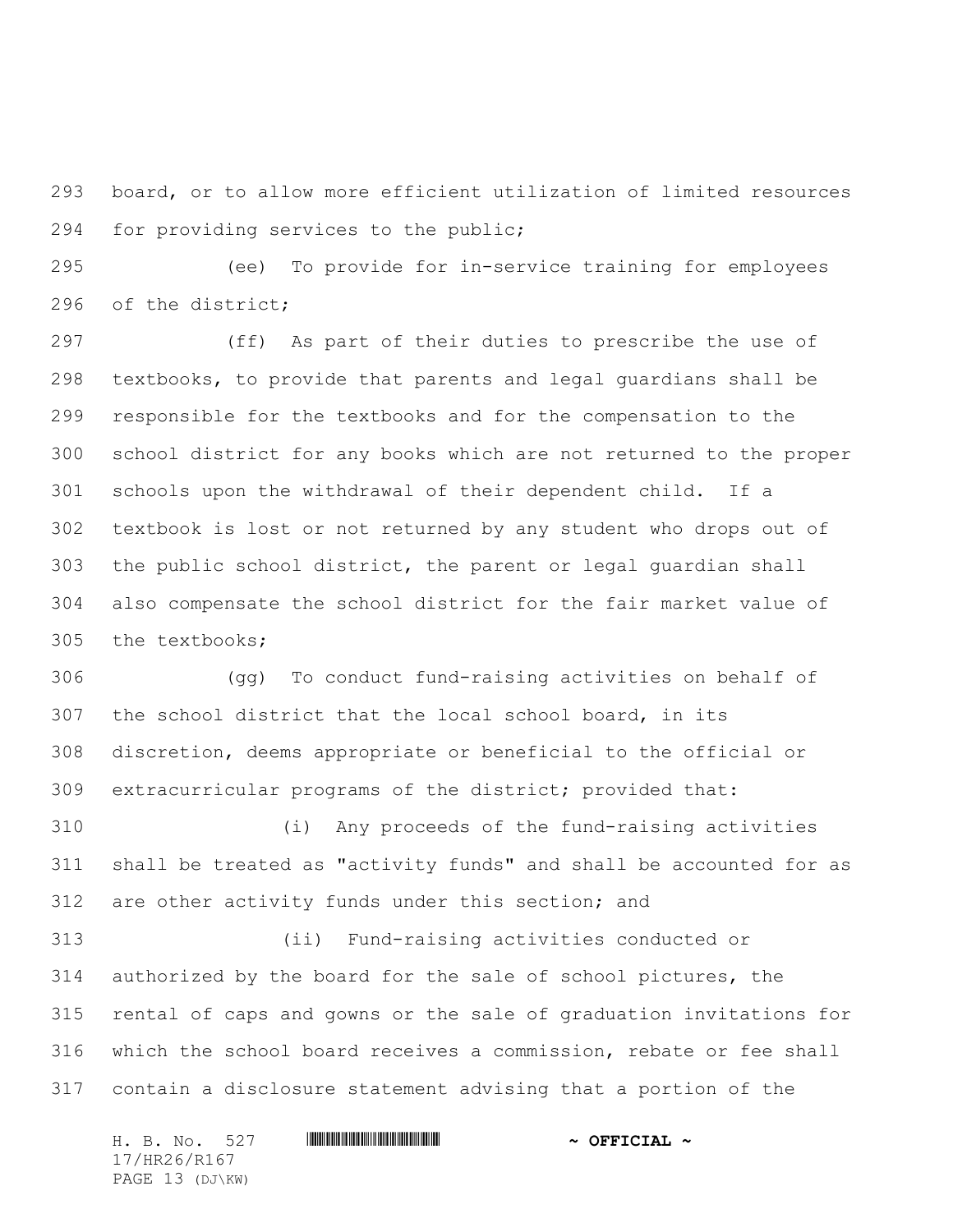proceeds of the sales or rentals shall be contributed to the student activity fund;

 (hh) To allow individual lessons for music, art and other curriculum-related activities for academic credit or nonacademic credit during school hours and using school equipment and facilities, subject to uniform rules and regulations adopted by the school board;

 (ii) To charge reasonable fees for participating in an extracurricular activity for academic or nonacademic credit for necessary and required equipment such as safety equipment, band instruments and uniforms;

 (jj) To conduct or participate in any fund-raising activities on behalf of or in connection with a tax-exempt charitable organization;

 (kk) To exercise such powers as may be reasonably necessary to carry out the provisions of this section;

 (ll) To expend funds for the services of nonprofit arts organizations or other such nonprofit organizations who provide performances or other services for the students of the school district;

 (mm) To expend federal No Child Left Behind Act funds, or any other available funds that are expressly designated and authorized for that use, to pay training, educational expenses, salary incentives and salary supplements to employees of local school districts; except that incentives shall not be considered

H. B. No. 527 \*HR26/R167\* **~ OFFICIAL ~** 17/HR26/R167 PAGE 14 (DJ\KW)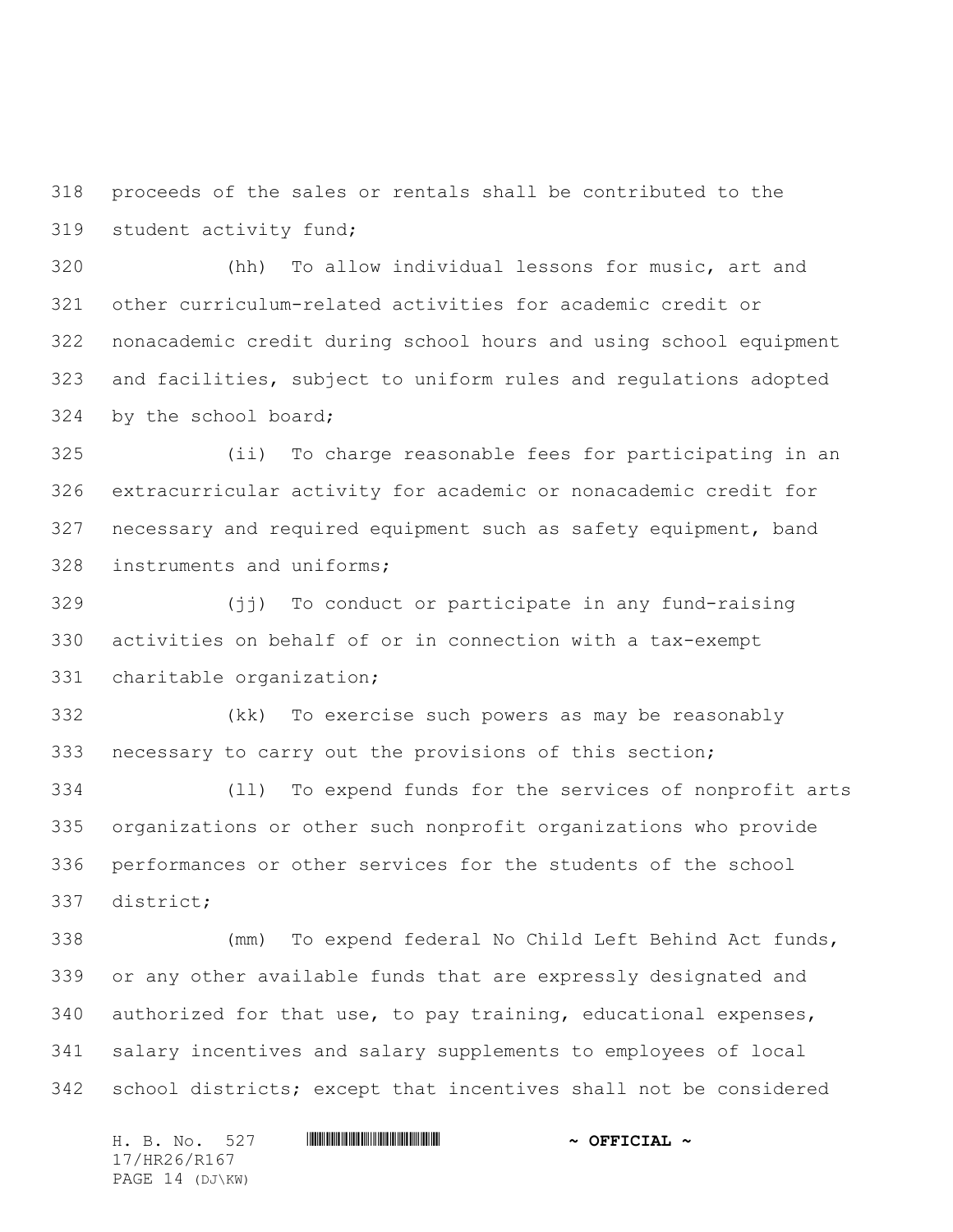343 part of the local supplement as defined in Section  $37-151-5$  (o), nor shall incentives be considered part of the local supplement paid to an individual teacher for the purposes of Section 37-19-7(1). Mississippi Adequate Education Program funds or any other state funds may not be used for salary incentives or salary supplements as provided in this paragraph (mm);

 (nn) To use any available funds, not appropriated or designated for any other purpose, for reimbursement to the state-licensed employees from both in state and out of state, who enter into a contract for employment in a school district, for the expense of moving when the employment necessitates the relocation of the licensed employee to a different geographical area than that in which the licensed employee resides before entering into the contract. The reimbursement shall not exceed One Thousand Dollars (\$1,000.00) for the documented actual expenses incurred in the course of relocating, including the expense of any professional moving company or persons employed to assist with the move, rented moving vehicles or equipment, mileage in the amount authorized for county and municipal employees under Section 25-3-41 if the licensed employee used his personal vehicle or vehicles for the move, meals and such other expenses associated with the relocation. No licensed employee may be reimbursed for moving expenses under this section on more than one (1) occasion by the same school district. Nothing in this section shall be construed to require the actual residence to which the licensed

H. B. No. 527 \*HR26/R167\* **~ OFFICIAL ~** 17/HR26/R167 PAGE 15 (DJ\KW)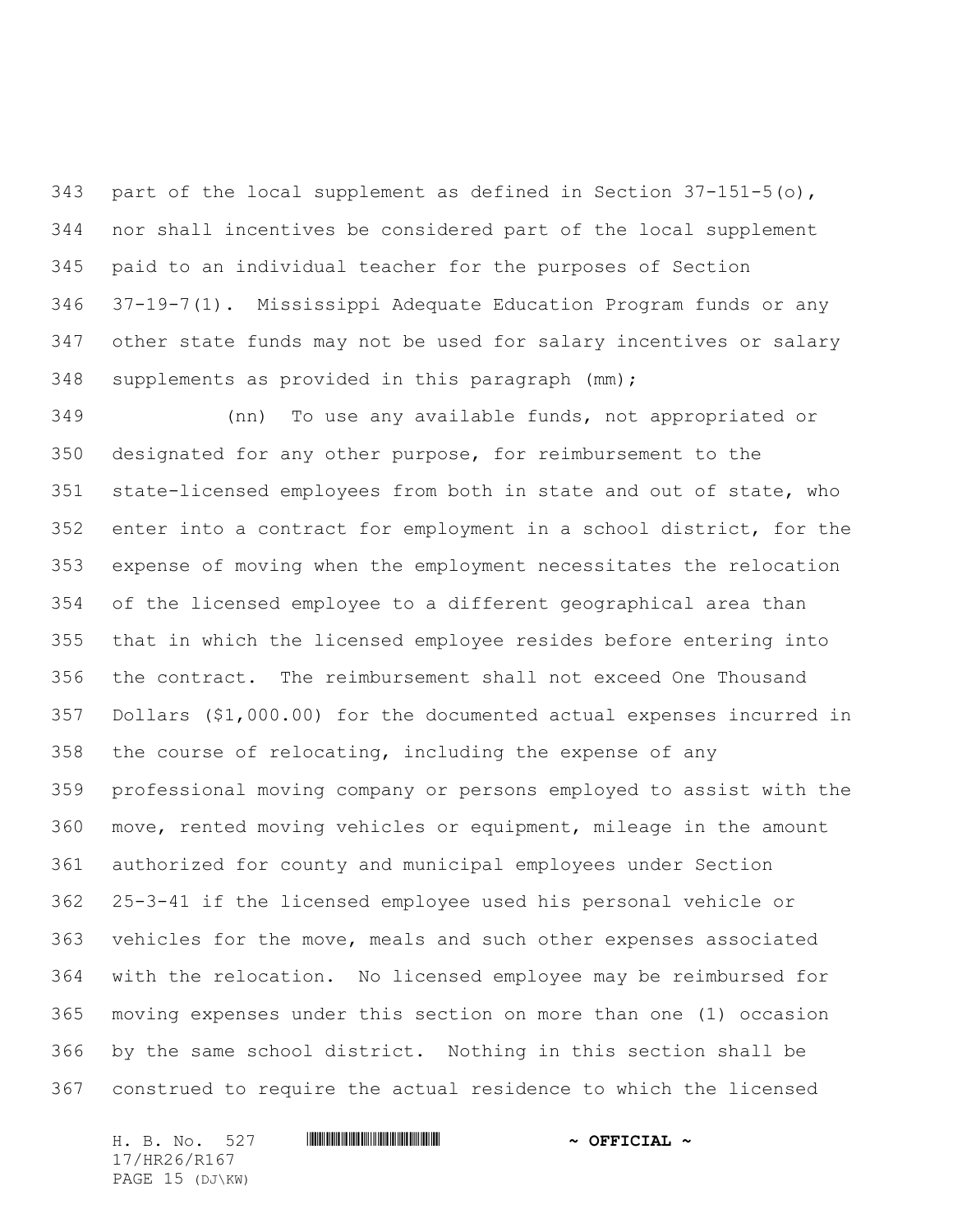employee relocates to be within the boundaries of the school district that has executed a contract for employment in order for the licensed employee to be eligible for reimbursement for the moving expenses. However, the licensed employee must relocate within the boundaries of the State of Mississippi. Any individual receiving relocation assistance through the Critical Teacher Shortage Act as provided in Section 37-159-5 shall not be eligible to receive additional relocation funds as authorized in this paragraph;

 (oo) To use any available funds, not appropriated or designated for any other purpose, to reimburse persons who interview for employment as a licensed employee with the district for the mileage and other actual expenses incurred in the course of travel to and from the interview at the rate authorized for county and municipal employees under Section 25-3-41;

 (pp) Consistent with the report of the Task Force to Conduct a Best Financial Management Practices Review, to improve school district management and use of resources and identify cost savings as established in Section 8 of Chapter 610, Laws of 2002, local school boards are encouraged to conduct independent reviews of the management and efficiency of schools and school districts. Such management and efficiency reviews shall provide state and local officials and the public with the following:

 (i) An assessment of a school district's governance and organizational structure;

H. B. No. 527 \*HR26/R167\* **~ OFFICIAL ~** 17/HR26/R167 PAGE 16 (DJ\KW)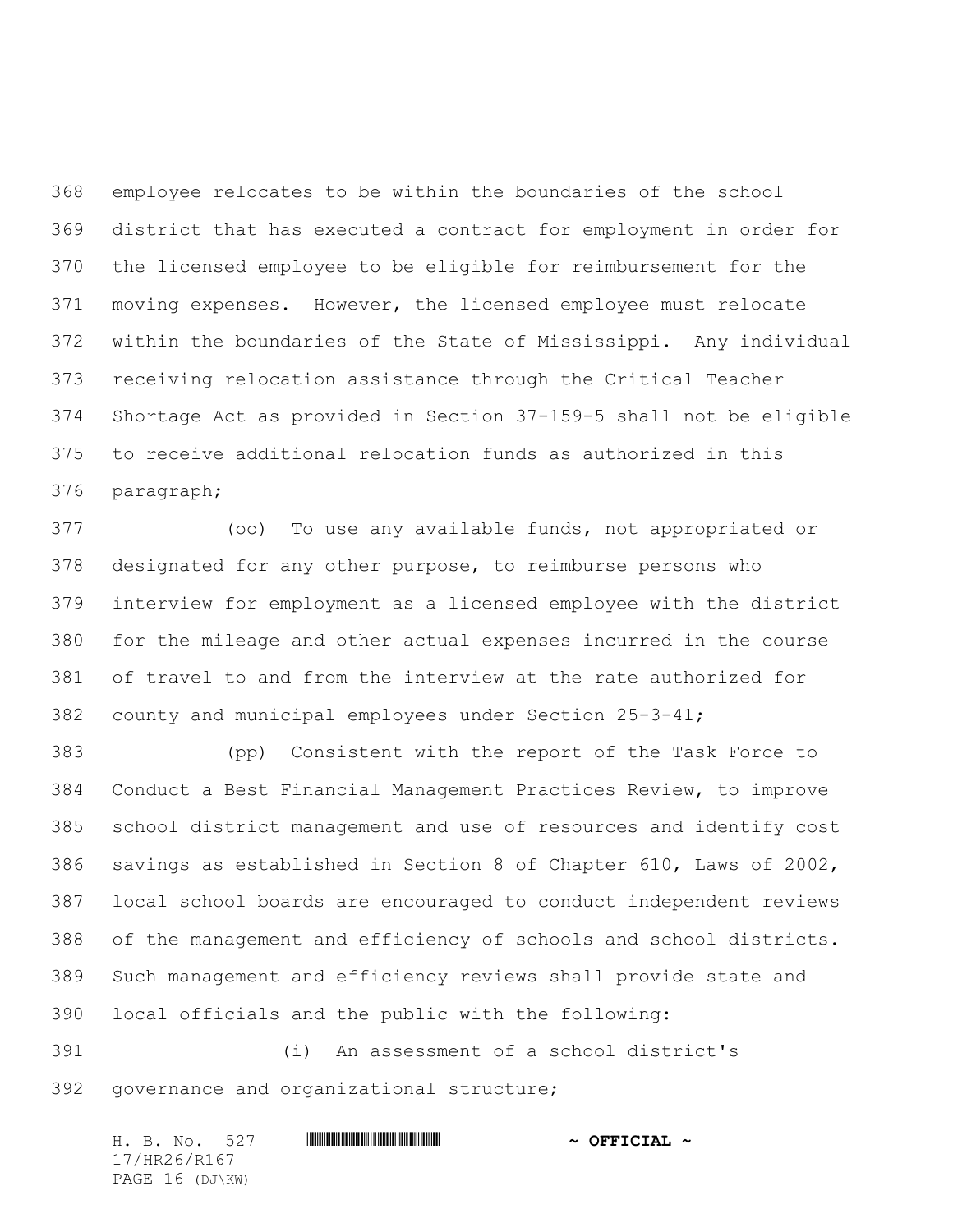(ii) An assessment of the school district's financial and personnel management; (iii) An assessment of revenue levels and sources; (iv) An assessment of facilities utilization, planning and maintenance; (v) An assessment of food services, transportation and safety/security systems; (vi) An assessment of instructional and administrative technology; (vii) A review of the instructional management and the efficiency and effectiveness of existing instructional programs; and (viii) Recommended methods for increasing efficiency and effectiveness in providing educational services to the public; (qq) To enter into agreements with other local school boards for the establishment of an educational service agency (ESA) to provide for the cooperative needs of the region in which the school district is located, as provided in Section 37-7-345; (rr) To implement a financial literacy program for students in Grades 9, 10, **\* \* \*** 11 and 12 as each local school board deems most appropriate. The board may review the national programs and obtain free literature from various nationally recognized programs. After review of the different programs, the board **\* \* \*** shall certify a program that is most appropriate for

H. B. No. 527 **HRANG BEET ALL AND SEPTICIAL ~** 17/HR26/R167 PAGE 17 (DJ\KW)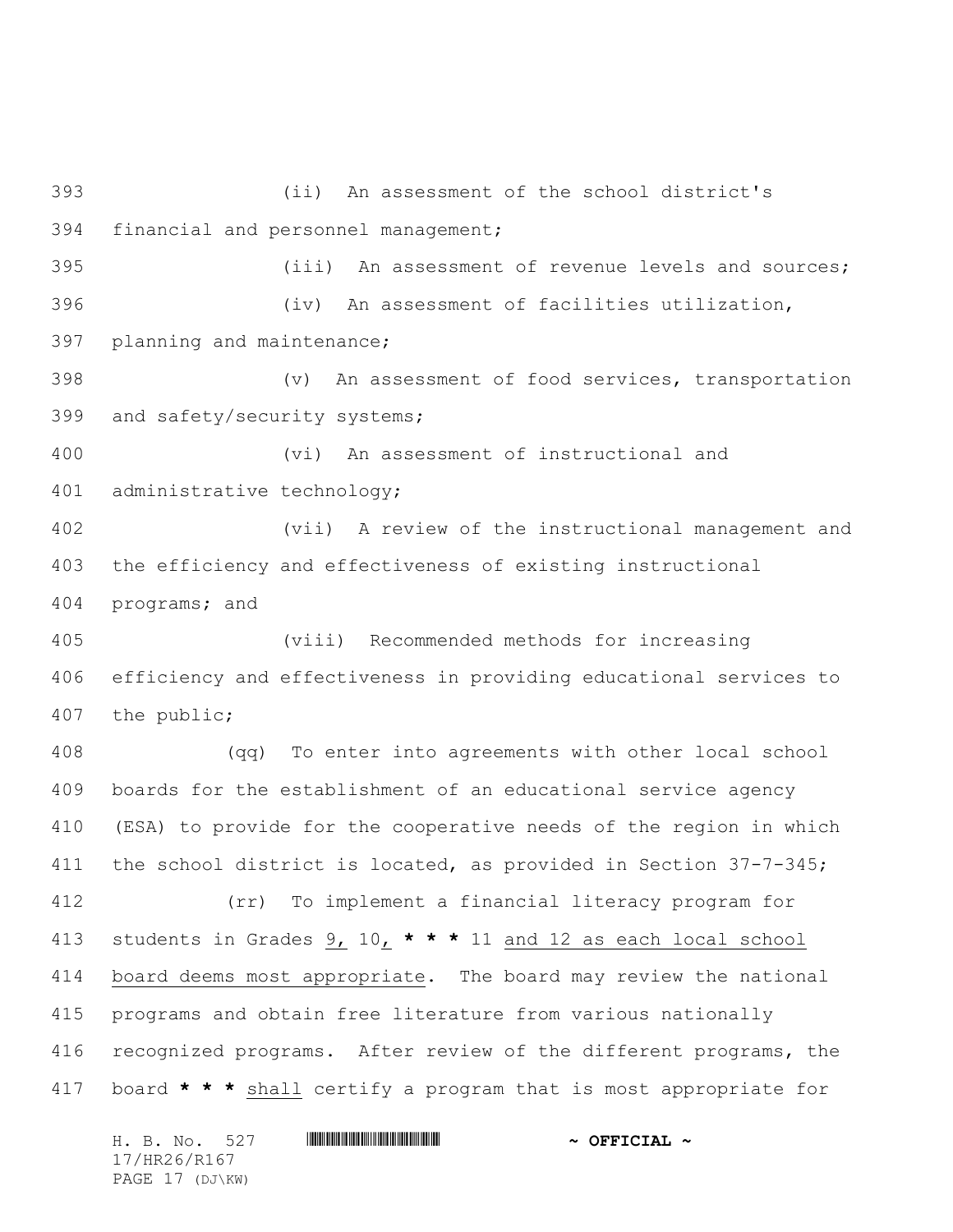the school districts' needs. **\* \* \*** Students in Grade 9, 10, **\* \* \*** 11 or 12 **\* \* \*** shall participate in the program to be implemented 420 in all schools. The financial literacy program shall include, but is not limited to, instruction in the same areas of personal business and finance as required under Section 37-1-3(2)(b). The school board may coordinate with volunteer teachers from local community organizations, including, but not limited to, the following: United States Department of Agriculture Rural Development, United States Department of Housing and Urban Development, **\* \* \*** bankers and other nonprofit organizations. **\* \* \*** The financial literacy program shall further include: (i) Decision making;

(ii) Earning an income;

431 (iii) Saving and spending;

432 (iv) Use of credit; and

(v) Budgeting;

 (ss) To collaborate with the State Board of Education, Community Action Agencies or the Department of Human Services to develop and implement a voluntary program to provide services for a prekindergarten program that addresses the cognitive, social, and emotional needs of four-year-old and three-year-old children. The school board may utilize any source of available revenue to fund the voluntary program. Effective with the 2013-2014 school year, to implement voluntary prekindergarten programs under the

17/HR26/R167 PAGE 18 (DJ\KW)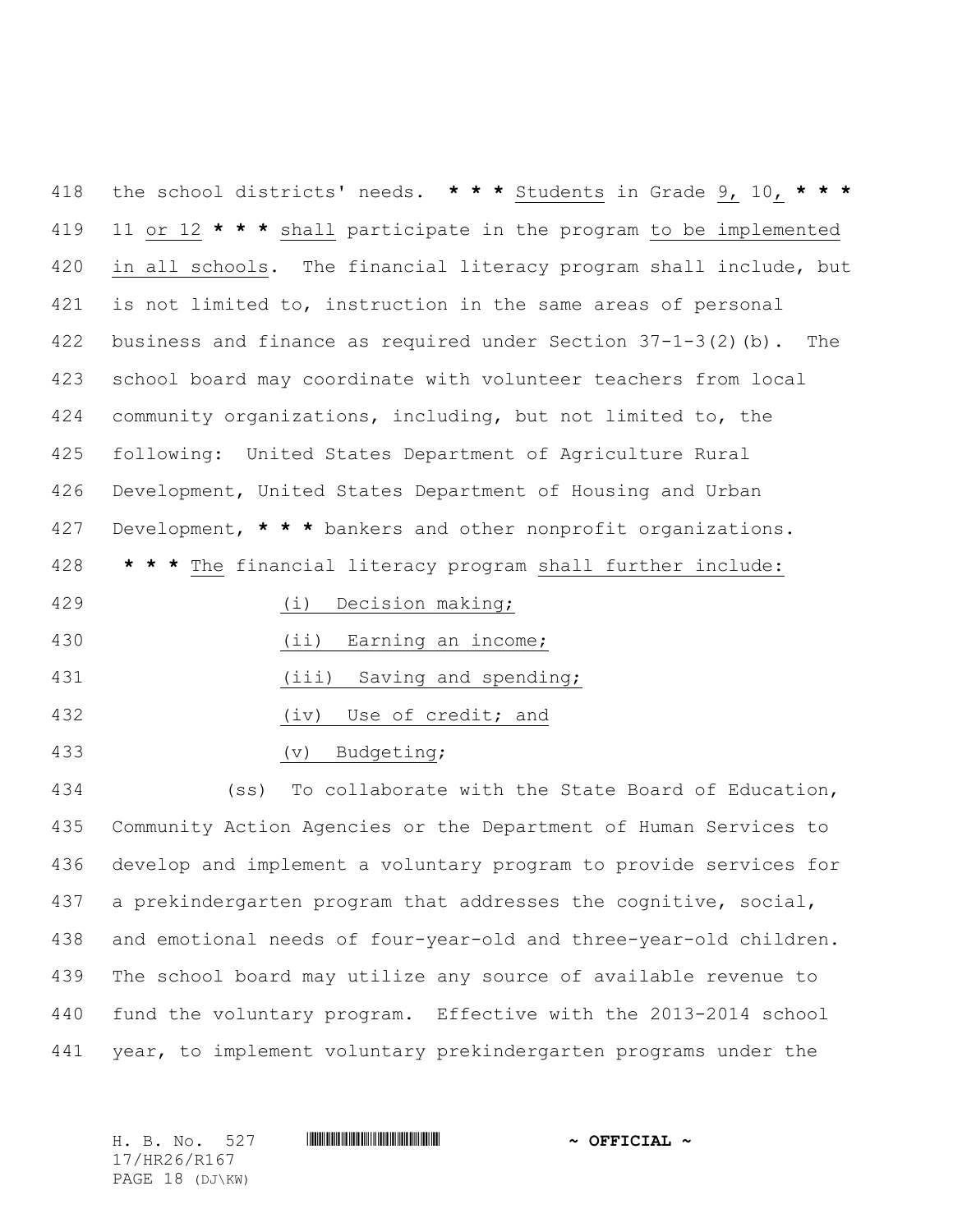Early Learning Collaborative Act of 2013 pursuant to state funds awarded by the State Department of Education on a matching basis; (tt) With respect to any lawful, written obligation of a school district, including, but not limited to, leases (excluding leases of sixteenth section public school trust land), bonds, notes, or other agreement, to agree in writing with the obligee that the Department of Revenue or any state agency, department or commission created under state law may:

 (i) Withhold all or any part (as agreed by the school board) of any monies which such local school board is entitled to receive from time to time under any law and which is in the possession of the Department of Revenue, or any state agency, department or commission created under state law; and

 (ii) Pay the same over to any financial institution, trustee or other obligee, as directed in writing by the school board, to satisfy all or part of such obligation of the school district.

 The school board may make such written agreement to withhold and transfer funds irrevocable for the term of the written obligation and may include in the written agreement any other terms and provisions acceptable to the school board. If the school board files a copy of such written agreement with the Department of Revenue, or any state agency, department or commission created under state law then the Department of Revenue or any state agency, department or commission created under state

H. B. No. 527 \*HR26/R167\* **~ OFFICIAL ~** 17/HR26/R167 PAGE 19 (DJ\KW)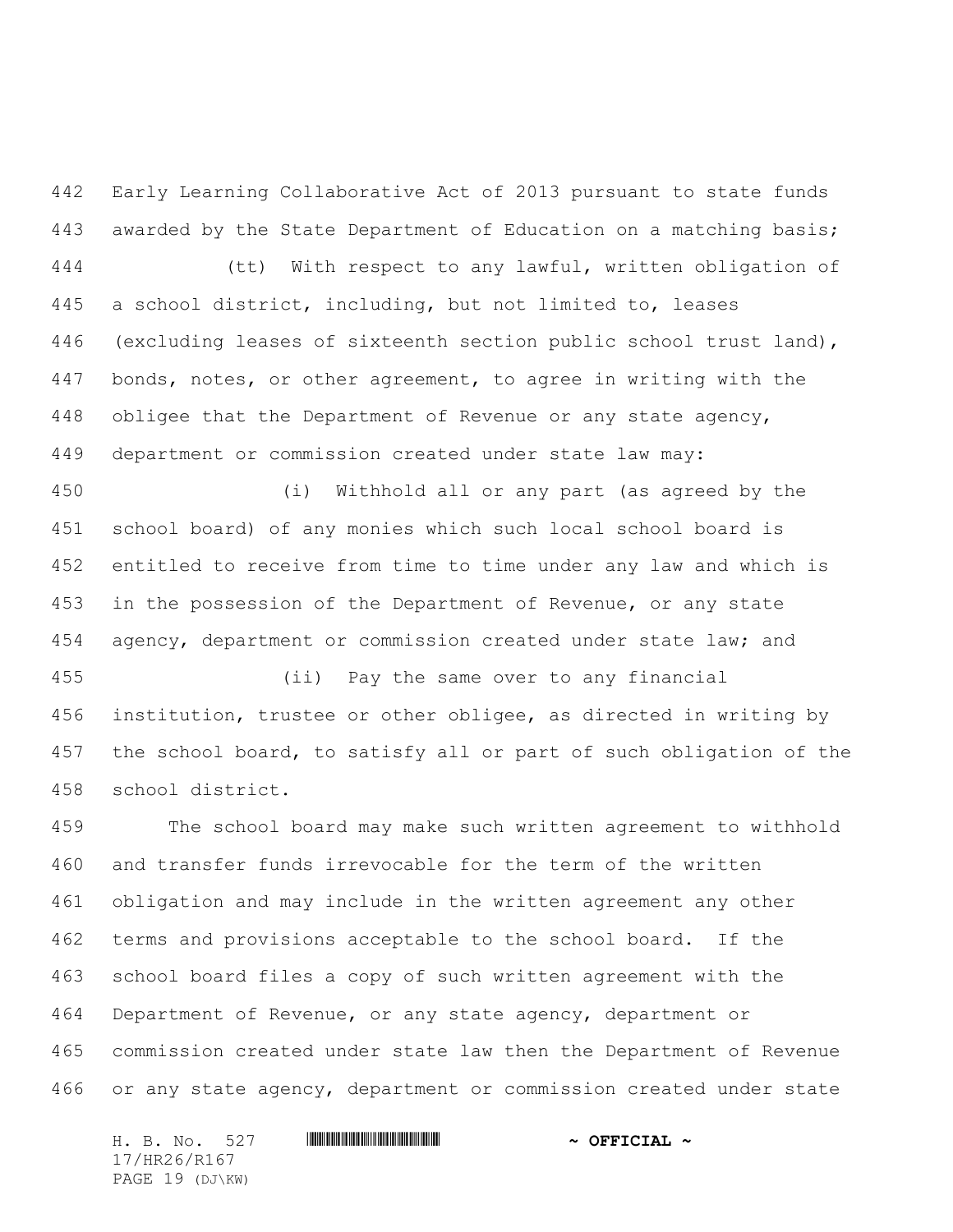law shall immediately make the withholdings provided in such agreement from the amounts due the local school board and shall continue to pay the same over to such financial institution, trustee or obligee for the term of the agreement.

 This paragraph (tt) shall not grant any extra authority to a school board to issue debt in any amount exceeding statutory limitations on assessed value of taxable property within such school district or the statutory limitations on debt maturities, and shall not grant any extra authority to impose, levy or collect 476 a tax which is not otherwise expressly provided for, and shall not be construed to apply to sixteenth section public school trust land;

 (uu) With respect to any matter or transaction that is competitively bid by a school district, to accept from any bidder as a good-faith deposit or bid bond or bid surety, the same type of good-faith deposit or bid bond or bid surety that may be accepted by the state or any other political subdivision on similar competitively bid matters or transactions. This paragraph (uu) shall not be construed to apply to sixteenth section public school trust land. The school board may authorize the investment of any school district funds in the same kind and manner of investments, including pooled investments, as any other political subdivision, including community hospitals;

 (vv) To utilize the alternate method for the conveyance or exchange of unused school buildings and/or land, reserving a

H. B. No. 527 **HRANG BEET ALL AND SEPTICIAL ~** 17/HR26/R167 PAGE 20 (DJ\KW)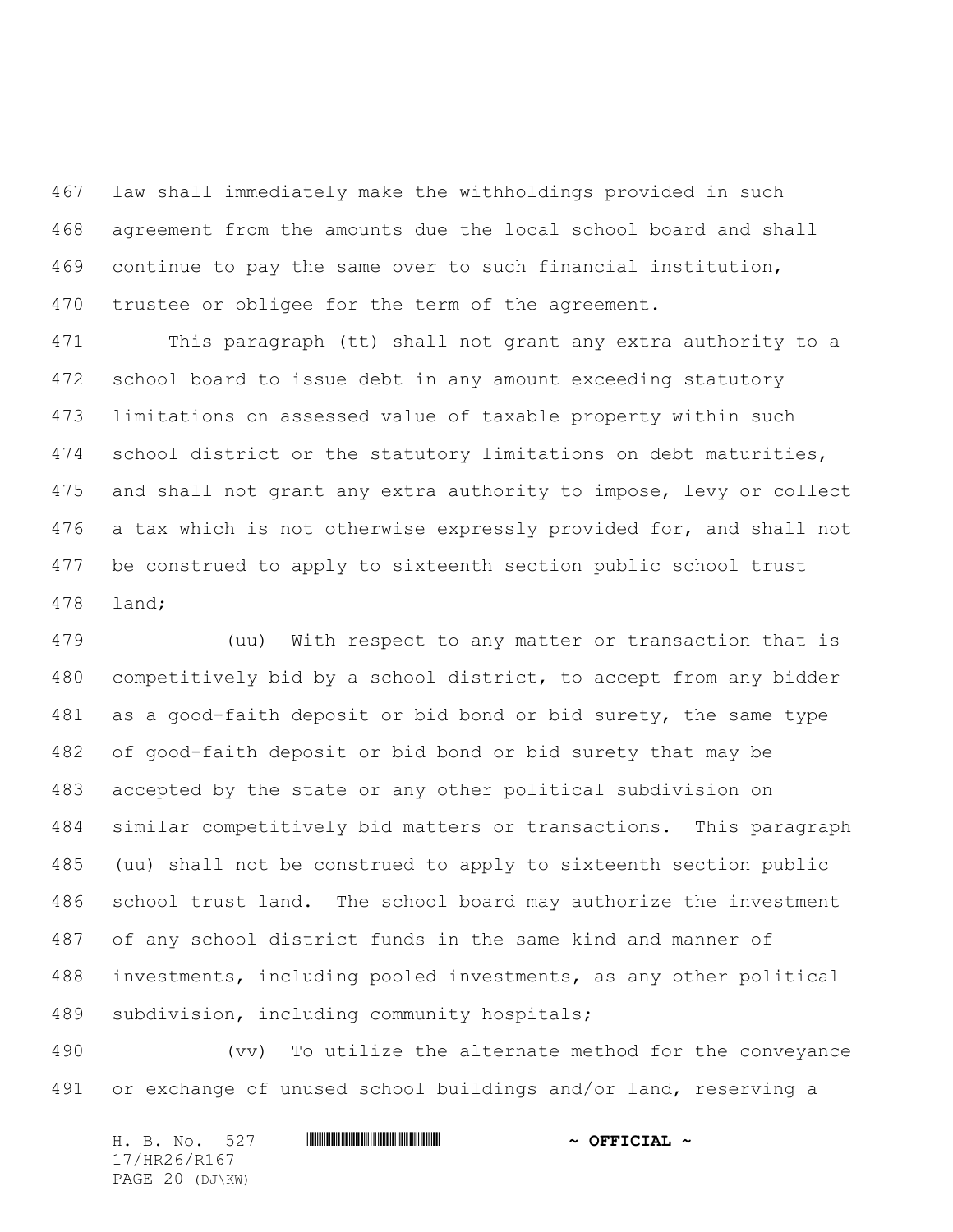partial or other undivided interest in the property, as specifically authorized and provided in Section 37-7-485;

 (ww) To delegate, privatize or otherwise enter into a contract with private entities for the operation of any and all functions of nonacademic school process, procedures and operations including, but not limited to, cafeteria workers, janitorial services, transportation, professional development, achievement and instructional consulting services materials and products, purchasing cooperatives, insurance, business manager services, auditing and accounting services, school safety/risk prevention, data processing and student records, and other staff services; however, the authority under this paragraph does not apply to the leasing, management or operation of sixteenth section lands. Local school districts, working through their regional education service agency, are encouraged to enter into buying consortia with other member districts for the purposes of more efficient use of state resources as described in Section 37-7-345;

 (xx) To partner with entities, organizations and corporations for the purpose of benefiting the school district;

 (yy) To borrow funds from the Rural Economic Development Authority for the maintenance of school buildings;

 (zz) To fund and operate voluntary early childhood education programs, defined as programs for children less than five (5) years of age on or before September 1, and to use any source of revenue for such early childhood education programs.

H. B. No. 527 \*HR26/R167\* **~ OFFICIAL ~** 17/HR26/R167 PAGE 21 (DJ\KW)